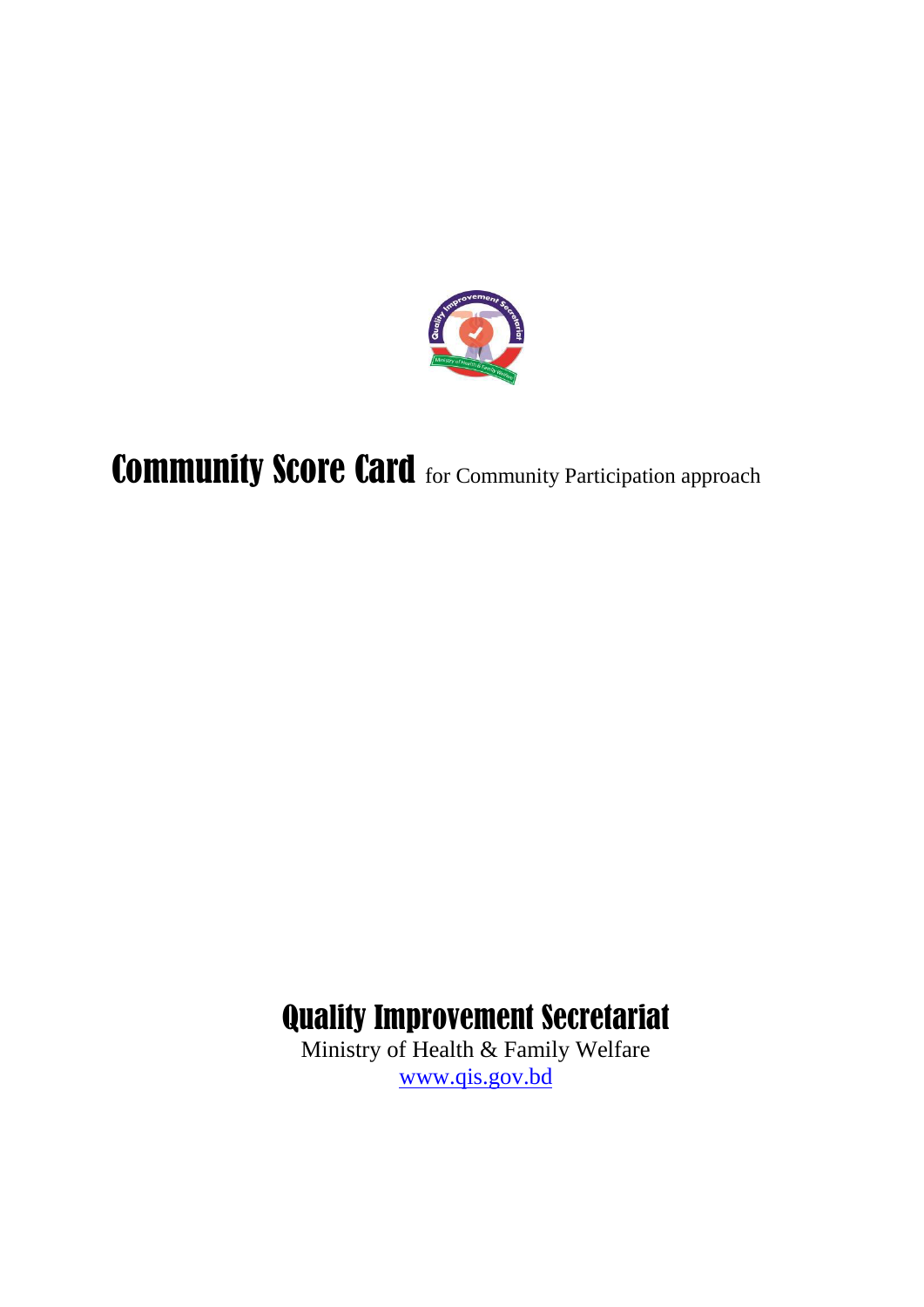# 1. Introduction

The Community Score Card (CSC) is a two-way and ongoing participatory tool for assessment, planning, monitoring and evaluation of services of community participation activities. It is easy to use and can be adapted into any sector where there is a service delivery scenario. The Community Score Card brings together the demand side ("service recipient") and the supply side ("service provider") of a particular service or program to jointly analyze issues underlying service delivery problems and find a common and shared way of addressing those issues. It is an exciting way to increase participation, accountability and transparency between service users, providers and decision makers.

## **The goal and core strategy of the Score Card**

The main goal of the Community Score Card is to positively influence the quality, efficiency and accountability with which services of community engagement are provided at different levels. The core implementation strategy to achieve the goal is using dialogue in a participatory forum that engages both service users and service providers.

## **What are the main features of the Score Card?**

The Community Score Card is a participatory tool that:

- Is conducted at micro/local level and uses the community as the unit of analysis
- Generates information through focus group interactions and enables maximum participation of the local community
- Provides immediate feedback to service providers and emphasizes immediate response and joint decision making
- Allows for mutual dialogue between users and providers and can be followed by joint monitoring

## **WHAT is NOT part of the Community Score Card?**

- It is **NOT** about finger-pointing or blaming.
- It is **NOT** designed to settle personal scores.
- It is **NOT** supposed to create conflict.

## **What are the benefits and challenges of using the Score Card?**

There are various ways to find out what community think, but experience teaches us that the best way is to ask directly.Individual interviews, however, require a lot of time and personnel (and expense). The CSC methodology is a participatoryprocess whereby the opinions and ideas of various groups of people can be collected at the same time.

| <b>Benefits</b>                                             | <b>Challenges</b>                                            |  |  |  |
|-------------------------------------------------------------|--------------------------------------------------------------|--|--|--|
|                                                             |                                                              |  |  |  |
| It promotes dialogue and improves relationship with the     | It requires time (holding service providersaccountable       |  |  |  |
| service provider.                                           | might be a new concept and thereforea difficult concept      |  |  |  |
| It facilitates a common understanding of issues and         | to understand and get acceptedby communities and             |  |  |  |
| solutions to problems.                                      | service providers).                                          |  |  |  |
| It empowers service recipient leading to community          |                                                              |  |  |  |
| monitoring of services and increased<br>community           | It can sometimes lead to conflict if not facilitated well.   |  |  |  |
| ownership of services and projects.                         | It requires good facilitation skills (the CSC deals directly |  |  |  |
| facilitates<br>accountability,<br>It<br>transparency<br>and | with issues of behavior and personalities and can be         |  |  |  |
| responsibility from serviceproviders.                       | uncomfortable for those on thereceiving end).                |  |  |  |
| It clarifies the roles and responsibilities of the service  |                                                              |  |  |  |
| user in servicedelivery.                                    | Sometimes individuals can be<br>targeted ("finger-           |  |  |  |
| It promotes community participation and open dialogue       | pointing").                                                  |  |  |  |
| and improves<br>relationships with the service users.       | It can raise expectations with the servicerecipient if not   |  |  |  |
| It can show the service provider how to be accountable      | facilitated well (creating a demand thatcan not be           |  |  |  |
| and responsible.                                            | fulfilled by the service provider, need to balance between   |  |  |  |
| It is a tool that the service provider can use to monitor   | community demandsand service providers ability to            |  |  |  |
| progress and service quality together with<br>the           | provide andhow the two sides can support each other          |  |  |  |
| community.                                                  | toimprove services).                                         |  |  |  |
| It can improve the behavior of the service users which      |                                                              |  |  |  |
| can assist inimproved service delivery.                     |                                                              |  |  |  |
| It promotes a common understanding of issues and            |                                                              |  |  |  |
| solutions to problems.                                      |                                                              |  |  |  |
| It promotes accountability for funds and transparency of    |                                                              |  |  |  |
| processes.                                                  |                                                              |  |  |  |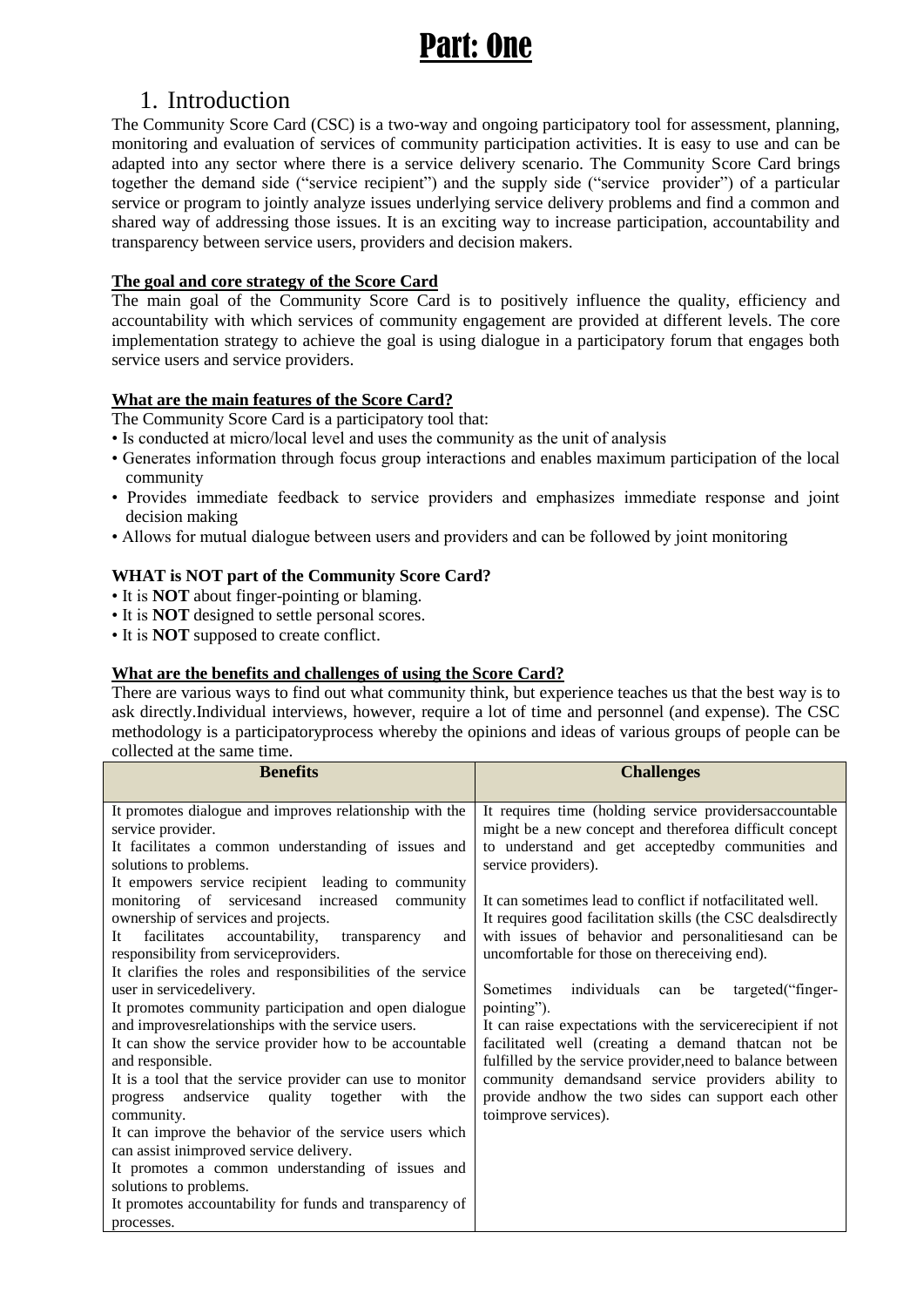# Part: Two

# **2. Implementation Plan**

During the implementation of the CSC, the implementing body will go through the following five phases:

**Phase I: Planning and Preparation**

**Phase II: Conducting the Score Card with the Community Phase III: Conducting the Score Card with Service Providers Phase IV: Interface Meeting and Action Planning Phase V: Action Plan Implementation and Monitoring and Evaluation (M&E)**

# Phase I: Planning and Preparation

Thorough preparation for a CSC process is crucial and should begin preferably a month prior to mobilizing a communitygathering. First will be general preparations to establish the basis for a CSC program in an area. This should include:

- Identifying the facility/service input entitlements forthe chosen sector,
- Identifying and training of lead facilitators, and

Second, preparations specific to each community gathering within the CSC exercise should include:

- Involving other community partners,
- Contacting and securing cooperation of the relevant service providers,
- Identifying relevant inputs to be tracked,
- Identifying the main user groups in the communities serviced by the focal facility or service,
- Developing a work plan,
- Creating a list of necessary materials (i.e., flipchart, markers, notebooks to record the process, pens) for the process, and
- Developing a budget for the full Score Card exercise

Community Support Committee will take the initiative for this by finalization of

- A suitable date for the process
- The duration of the process
- How and where the community and leadership will gather when commencing the process

#### **Phase I: Planning and Preparation**

to be carried out by the Community Support Committee in coordination with key stakeholders

#### **Phase II: Conducting the Score Card with the Community**

to be carried out with Community Support Committee with service users

## **Phase III: Conducting the Score Card with Service Providers**

to be carried out with service providers

## **Phase IV: Interface Meeting and Action Planning**

to involve both service users and providers

**Phase V: Action Plan Implementation and Monitoring and Evaluation (M&E)** repeat cycles to ensure institutionalization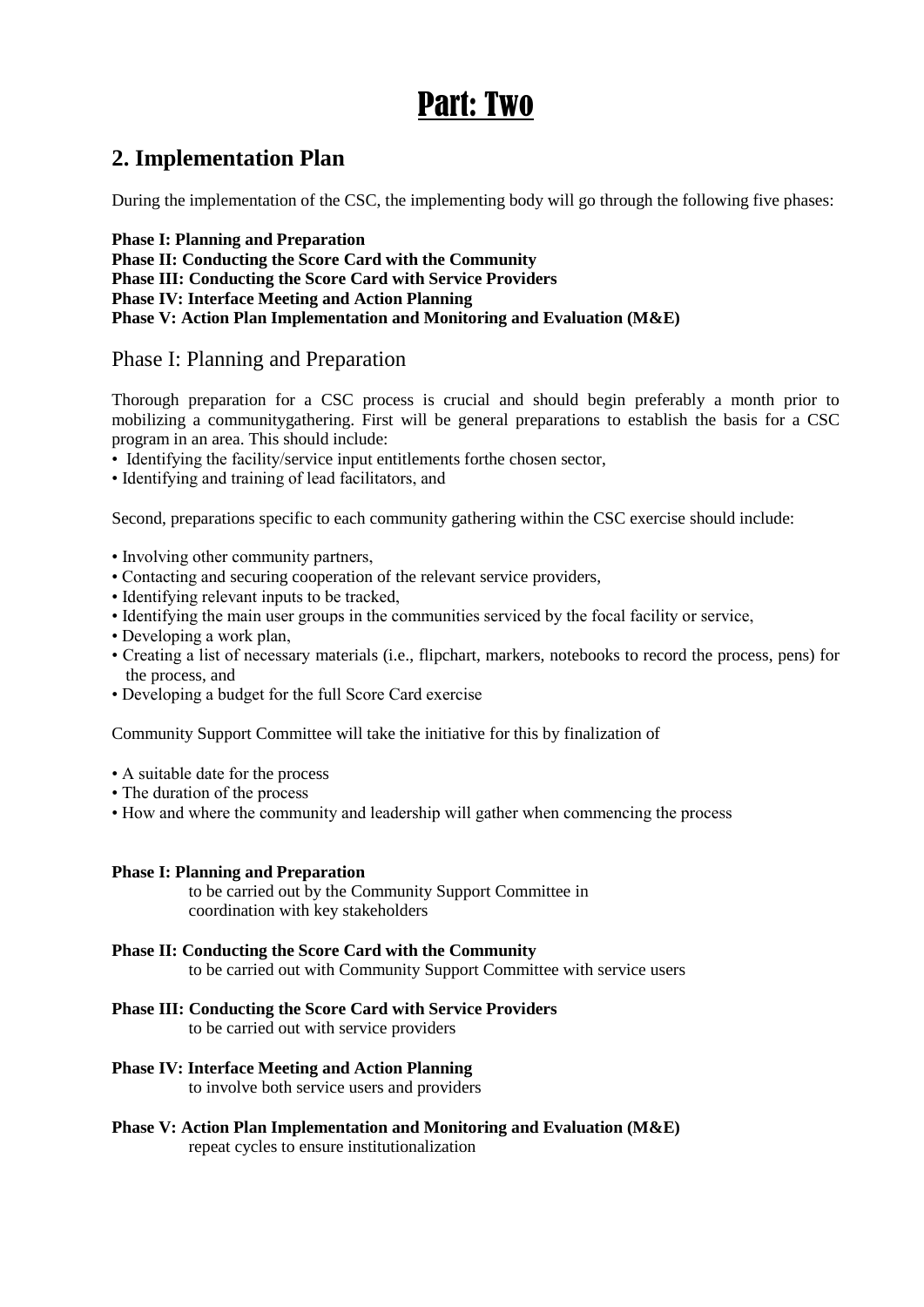# Part: Three

## **3.1 Phase I: Planning and Preparation**

to be carried out by the Community Support Committee incoordination with key stakeholders

# **3.2 Phase II: Conducting the Score Card with the Community**

## **3.2.1 Stage 1: Organizing the community gathering**

**Step 1: Introduce the community/service user Score Card**

As the first step of the CSC process Community Support Committee will select a focal person for this and the focal person will take the initiative for holding a community meeting to explain purpose and the CSC methodology.

#### **Step 2: Divide into groups**

Divide the community into interest groups for participatory focus group discussions (FGDs), such as: women, men, youth, children, community leaders, PLWH/A, healthcenter committee, etc.

Among the groups, it will be important to choose a group of 4 to 6 people to draw a **social map** of the community and/or service coverage area to ensure all householdsare represented .

#### **Step 3: Assign facilitators per group**

Assign a two-person team of facilitators for each group and let the groups meet in separate areas (at least one of the facilitator will have a relationship of trust withthe community). One facilitator leads the exercise and the other should provide support and take notes of all discussions in a notebook.

## **3.2.2 Stage 2: Developing the community's Score Card**

#### **Step 1: Generate issues**

After inputs have been identified and tracked, groupsneed to share ideas about service related issues to bereviewed. Elicit issues by asking questions like, *"How arethings going with service here? What service works well? What does not work well?"* etc. Noteall the issues generated by groups on flipchart paper andin notebook, BUT only when a group has agreed onwhich issues they want listed. Help groups cluster similarissues. For all problems, ask for suggestions about howto improve the delivery; and for all strong points, discusshow to maintain them.

#### **Step 2: Prioritize issues**

Often there are quite a number of issues generated, andnot all are relevant to service or project. Ask thegroup to agree on the most important and urgent relevantissues to deal with first. Let the groups give reasons fortheir choice. Use the following matrix:

| Issue | Priority | Reasons |
|-------|----------|---------|
|       |          |         |
|       |          |         |
|       |          |         |

## **Step 3: Close first meeting**

After prioritization has been done, reconvene as a bigcommunity group, and thank the community for their timeand inputs. Explain that you will now take the information(general issues generated by all the groups) back with youto the office to develop indicators for the high priorityissues and agree on a date for the follow up visit when theissues (to be presented as indicators) will be scored. Makeit clear that the same groups with the same people needto be available for the scoring exercise.

#### **Step 4: Develop indicators**

After completion of step 3, the facilitation teams need to meet andshare the various issues generated by their respectivegroups and will mix issues from the different groups(men, women, leadership and youth) to come up withcommon issues representing that location or area. Identifythe major issues and from those, develop indicators andlist the issues related to each indicator under it.

#### **Step 5: Develop a matrix for scoring**

After generating the indicators, develop a matrix for scoring the indicators.Make copies to give to each of the focus groups for the next meet with them for the scoring.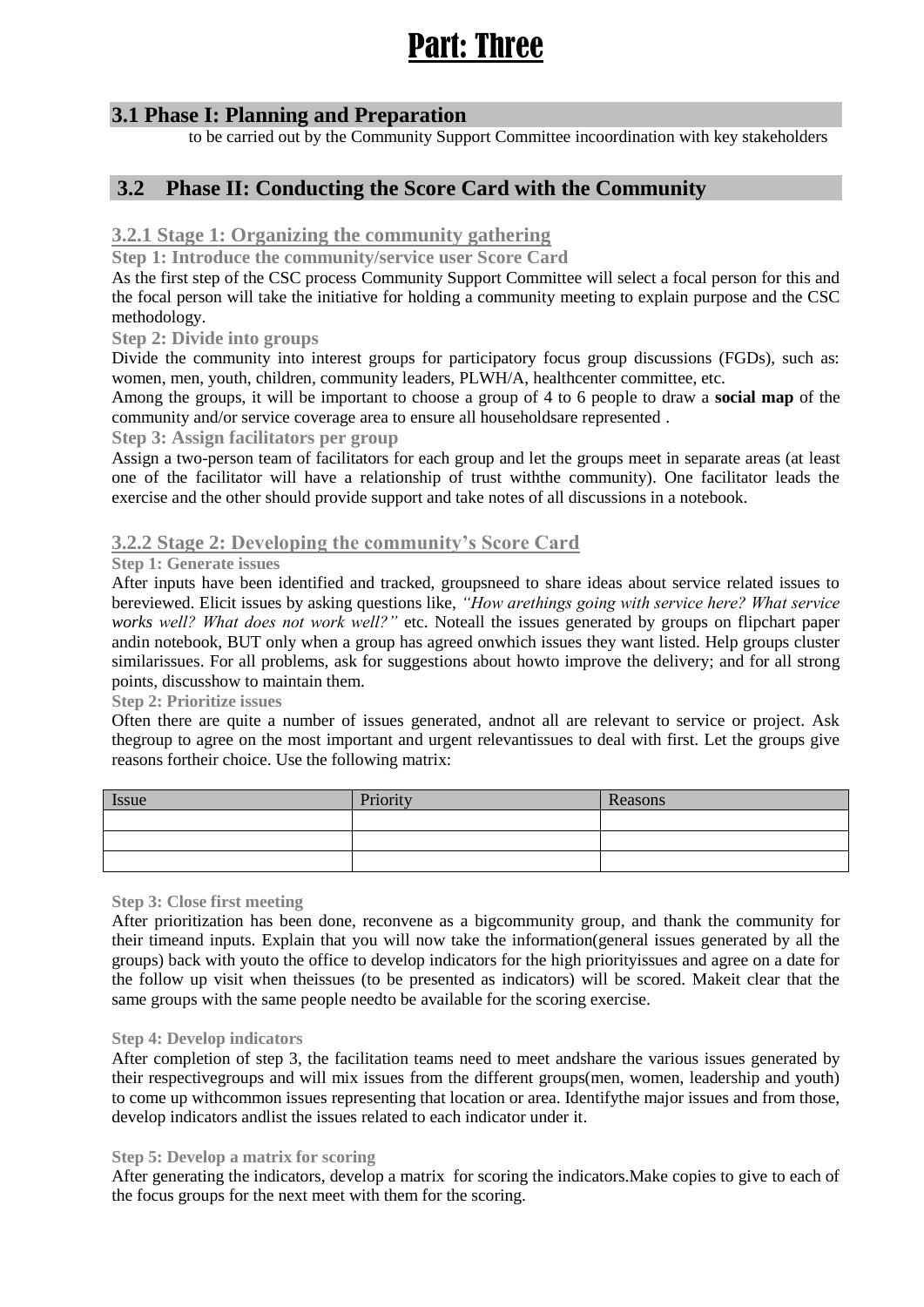| Indicator   | Score   |     |       |           |      |           | Reasons |
|-------------|---------|-----|-------|-----------|------|-----------|---------|
| Indicator 1 | Very    | bad | Bad   | Just okay | Good | Very good |         |
|             | Reasons |     | $= 2$ | $=$ 3     | $=4$ | $= 5$     |         |
|             | $=1$    |     |       |           |      |           |         |
| Indicator 2 |         |     |       |           |      |           |         |
|             |         |     |       |           |      |           |         |
| Indicator 3 |         |     |       |           |      |           |         |
|             |         |     |       |           |      |           |         |
|             |         |     |       |           |      |           |         |
|             |         |     |       |           |      |           |         |
|             |         |     |       |           |      |           |         |

**Step 6: Create the Score Card with the community**

When indicators and matrices have been developed, again go back to the community (on the days agreed to in your first meeting) to start the proceedings again with acommunity meeting, prior to doing the scoring.

**6.1** Open the community meeting in the same manner as in **Stage 1** to ensure everyone is clear about the process and what has been done so far and what the next steps are. Inform the community that the facilitation teams have transformed their issues (as generated by the different groups) into common indicators for all the groups – these indicators arerepresentative of the community as a whole. And that these now need to be scored to identify the extents of the prioritized issues.

**6.2** Divide the community into the same focus groups they were in on the first day of the CSC process (with as many of the same people as possible and with the same facilitators to maintain the position of trust).

**6.3** Inform the groups of the results of the social mapping process which occurred during the first meeting (i.e. what types of vulnerabilities or vulnerable groups have been identified in the area). Ask the groups to assess whether they know any people who fall under such vulnerable groups and whether these people are actually present in thegroups. Encourage all the participants, including vulnerable persons, and the facilitators to consider and speak for the concerns of the vulnerable even if they are not present at the scoring meeting.

**6.4** Present the indicators that have been developed and check that they represent the issues generated on the first meeting. Make it clear that the indicators are the same for all the groups in this area , as well as other villages from the same *catchment area.*

**6.5** In each group explain how the scoring works.

**6.6** Then, starting with the first indicator, ask the group to give it a score. Use one methodology of scoring for uniform results . Make sure the group has agreed on the score before writing it up on the matrix . Also check that each score represents the views of the more quiet people.

**6.7** After they have given the score to the first indicator, ask for the reason(s) for the score, and write it on the matrix.

**6.8** If it is a low score, ask for any suggestions for improvement and, similarly, for high scores, ask for suggestions on how to maintain those aspects of the project or services. *Make notes of all these discussions in your notebook.*

**6.9** Repeat the process (steps 6.5–6.7) for all the other indicators on the scoring matrix.

## **Step 7: Consolidate the community Score Card**

**7.1** After completing step 7, develop a matrix that will recordscores from all the focus groups so that the scorescan be consolidated (to have a combined scorefor each indicator). This consolidated matrix willpresent a general consensus for the indicators .

# **3.2.3 Stage 3: Preparing for joint dialogue (the "interface meeting")**

**Step 1: Set up the interface meeting**

At the end of the consolidation exercise, once again remindthe representatives about the purpose of the CSC tool andabout the interface meeting – confirming the dates, venueand participation for the meeting.

# **PurposeOf Theinterfacemeeting Ensuring Improvement**

• To share the scores generated byservice users

- To ensure service providers take feedback fromthe community into account and concretemeasures are taken to improve services and/ormaintain good practices
- To provide a "conducive environment" forthe service users/community to providefeedback to service providers and to negotiateagreements on improving the servicestogether with relevant stakeholders.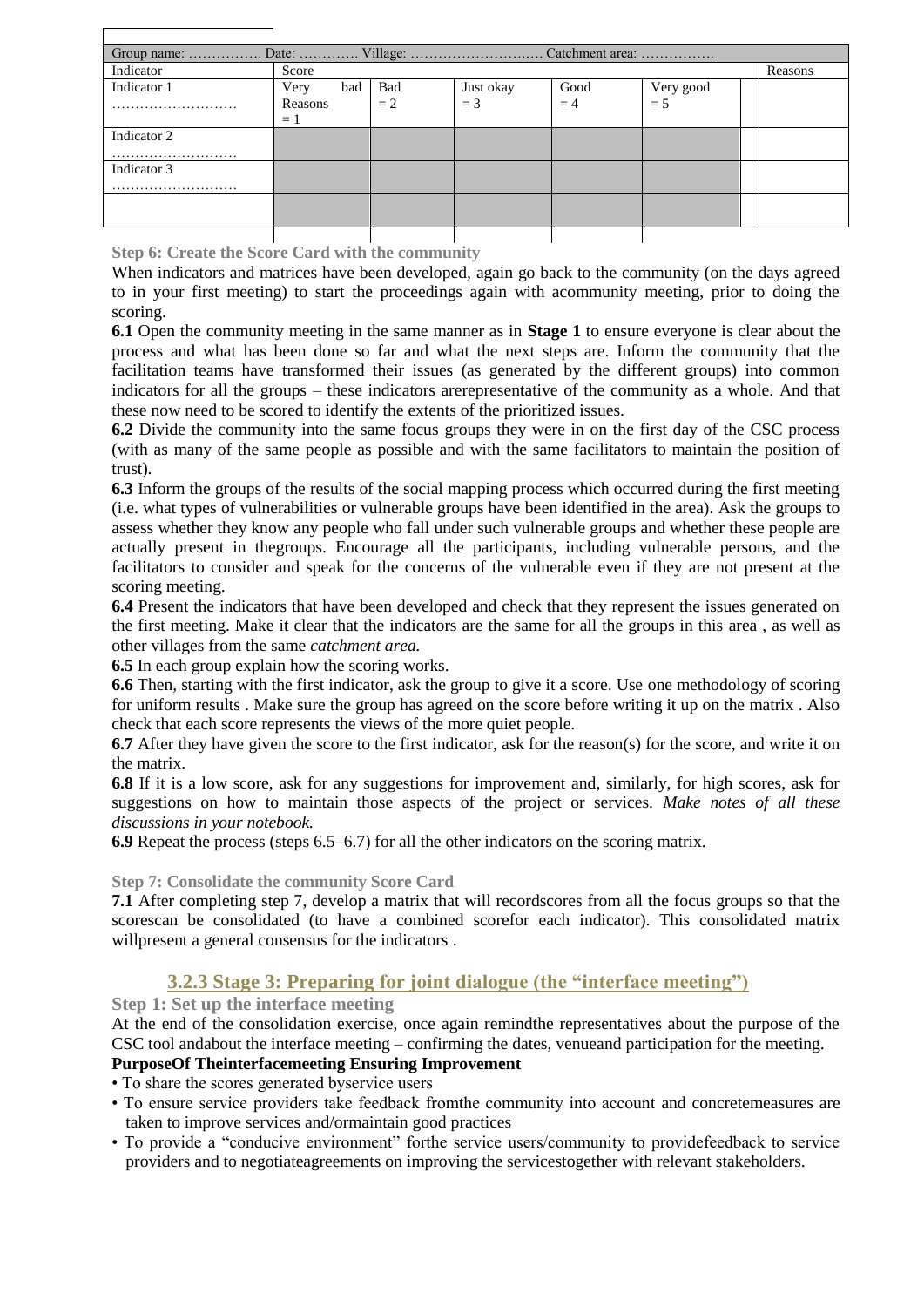# Part : Four

# **4. PHASE III: Conducting the Score Card with Service Providers**

# **4.1 Stage4: Starting the service provider Score Card**

A service provider Score Card can be conducted after the community Score Card has been completed or it can be conducted concurrently. The process for the providers is essentially the same as that for the users.

**Step 1: Organize the service provider Score Card( Focal person of QIC will take the lead)**

- **1.1** Choose a facilitator who is most suited to lead the Scoring exercise. This should be someone who is trusted by other staff and is sufficiently mature to lead. Use participatory facilitation methods with the service providers as with the community.
- **1.2** Agree on a date and venue for the exercise; try to meet somewhere the staff will not be disturbed to attend to other issues or problems.
- **1.3** Explain the benefits and purpose of the Score Card to all staff to make sure everyone understands and does not feel threatened.

# **4.2 Stage 5: Developing the service provider Score Card**

#### **Step 1: Generate issues**

**1.1** Explain to the group that they will start their session by sharing some general issues about certain aspects of their program or service. For instance, they will respond to such questions as:

- What are the types of services we offer?
- How do we offer them?
- What are the main challenges?
- What is the role of the community in service delivery, and do they take part? why?
- What can be done to improve the situation?

#### **Step 2: Develop indicators**

After the general issues have been generated, identify the major issues and from those, develop indicators and list the issues related to each indicator under it. Similar issues might generate related indicators which can be clustered under one "theme"; e.g. indicators concerning management of the services, delivery of the service, staff attitudes toward clients, availability of equipment to deliver the service, etc.

| example – developing indicators from clusters of issues                                                   |                            |
|-----------------------------------------------------------------------------------------------------------|----------------------------|
| <b>ISSUES</b>                                                                                             | <b>INDICATOR</b>           |
| "There is not always water to wash the floors in the center and clean the bed   Cleanliness of the health |                            |
| linens."                                                                                                  | facility and surroundings. |
| "Our cleaner post has vacant hospital authority don't any option for appointed a                          |                            |
| new one."                                                                                                 |                            |
|                                                                                                           |                            |

**Step 3: Create the service provider Score Card**

**3.1** After the indicators have been developed (byfacilitators at the office), the service provider groupwill now have to score each indicator. Explain thedifferent scoring methods and agree on a method

**3.2** Starting with the first indicator, ask the serviceprovider group to give it a score using the identifiedtechnique. Make sure the group has agreed on thescore before writing it on the matrix. Check that each score includes the viewsof the quieter staff members in the group. Includereasons for the scores.

| Indicator   | <b>Score</b> | <b>Reasons</b> |
|-------------|--------------|----------------|
| Indicator 1 |              |                |
| Indicator 2 |              |                |
| Indicator 3 |              |                |

**3.4** Repeat the process (steps 3.1–3.2) for the other indicators on the scoring matrix.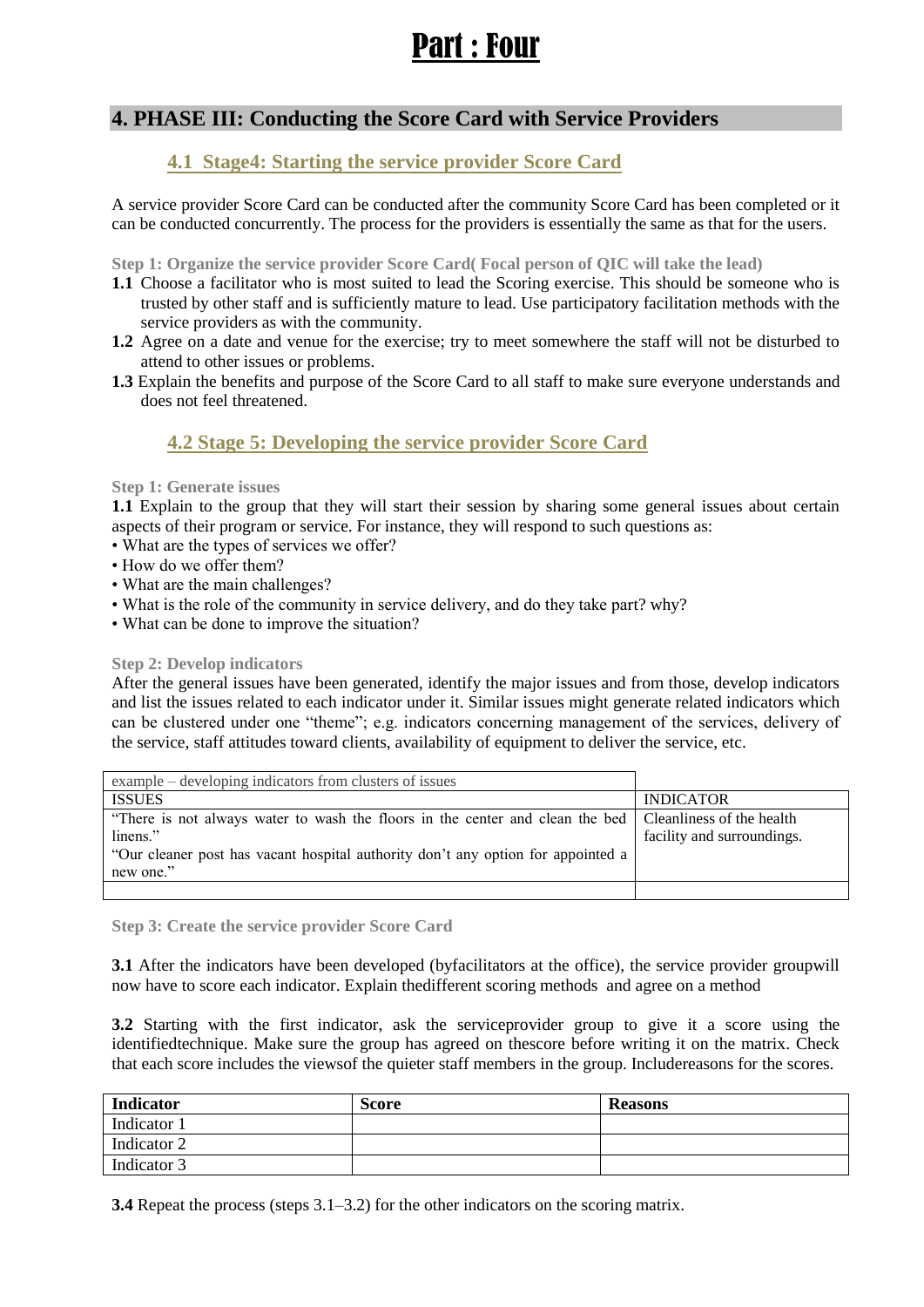# Part : Five

# **Phase IV: Interface Meeting and Action Planning**

## **5. 1 Stage 7: Conducting the joint interface meeting**

When all the previous steps are completed, there will be scores from the service users, as well as the scores from service providers. The interface meeting is where the service users and providers share and discuss the matrices, their scores and the reasons for the scores. This is also where a joint action plan will be developed.

**Step 1: Start the Interface Meeting**

- **1.1** Open the meeting and welcome everyone.
- **1.2** Explain the purpose of the meeting and expected duration for the meeting.
- **1.3** Explain the methodology this will be a participatory dialogue between service users and providers. See the tips from experience above for important points to emphasize in the introduction to the meeting.
- **1.4** Call the representatives of community service users to present the consolidated scores for that catchment area. Presentations should include recommendations for how to improve where there were low scores and suggestions about how to maintain the high scores.

**1.5** Next, the service providers will present their scoresand suggestions for improvement or sustainingperformance, as well as their recommendationsbased on the suggestions for improvement made bythe service users.

**1.6** At this point, allow for an open and participatorydialogue/discussion and questions for clarity witheach side given ample time to respond to and questionthe other. Out of the discussions, identify burningissues to resolve and prioritize into action for change.

**Step 2: Develop the joint action plan**

**2.1** After the discussions let the members jointly decidethe order in which the indicators/issues shouldbe dealt with, and list them in order of priorityon a separate flipchart with their suggestions forimprovement. Remember to be realistic about anysuggestions for improvement. *What is the mostpossible and realistic? What is short-term and whatis long-term?*

It is best to keep the duration of the action plan to aminimum of 6 months and a maximum of one year forproper follow up and evaluation.

| <b>Priority theme</b> | <b>Action</b>       | will<br><b>Who</b> | With whom       | Completion     | <b>Resources</b>  | <b>Notes</b> |
|-----------------------|---------------------|--------------------|-----------------|----------------|-------------------|--------------|
| (list each issue)     | <i>(activities)</i> | lead it            | (name $&$       | date           | (what is needed)  |              |
|                       | needed to address   | (name $\&$         | institution)    | (be realistic) | to do the action) |              |
|                       | the issue)          | institution)       |                 |                |                   |              |
| Cleanliness of        | - more staff        | <b>District</b>    | - Health center | 1st<br>August  |                   |              |
| health center         | - community to      | official           | clinician       | 2007           |                   |              |
|                       | use bins            | Health             | - Health center | 1st June 2007  |                   |              |
|                       |                     | center             | grounds cleaner |                |                   |              |
|                       |                     | committee          |                 |                |                   |              |
| Punctuality of        | - staff to observe  | Health center      | Health center   | 2nd<br>March   | none              |              |
| staff                 | official hours      | clinician          | committee       | 2007           |                   |              |
| Attitude of staff     | - staff to          | Nursing sister     | Health center   |                |                   |              |
| towards clients       | understand          |                    | committee       |                |                   |              |
|                       | concerns of         |                    |                 |                |                   |              |
|                       | clients             |                    |                 |                |                   |              |